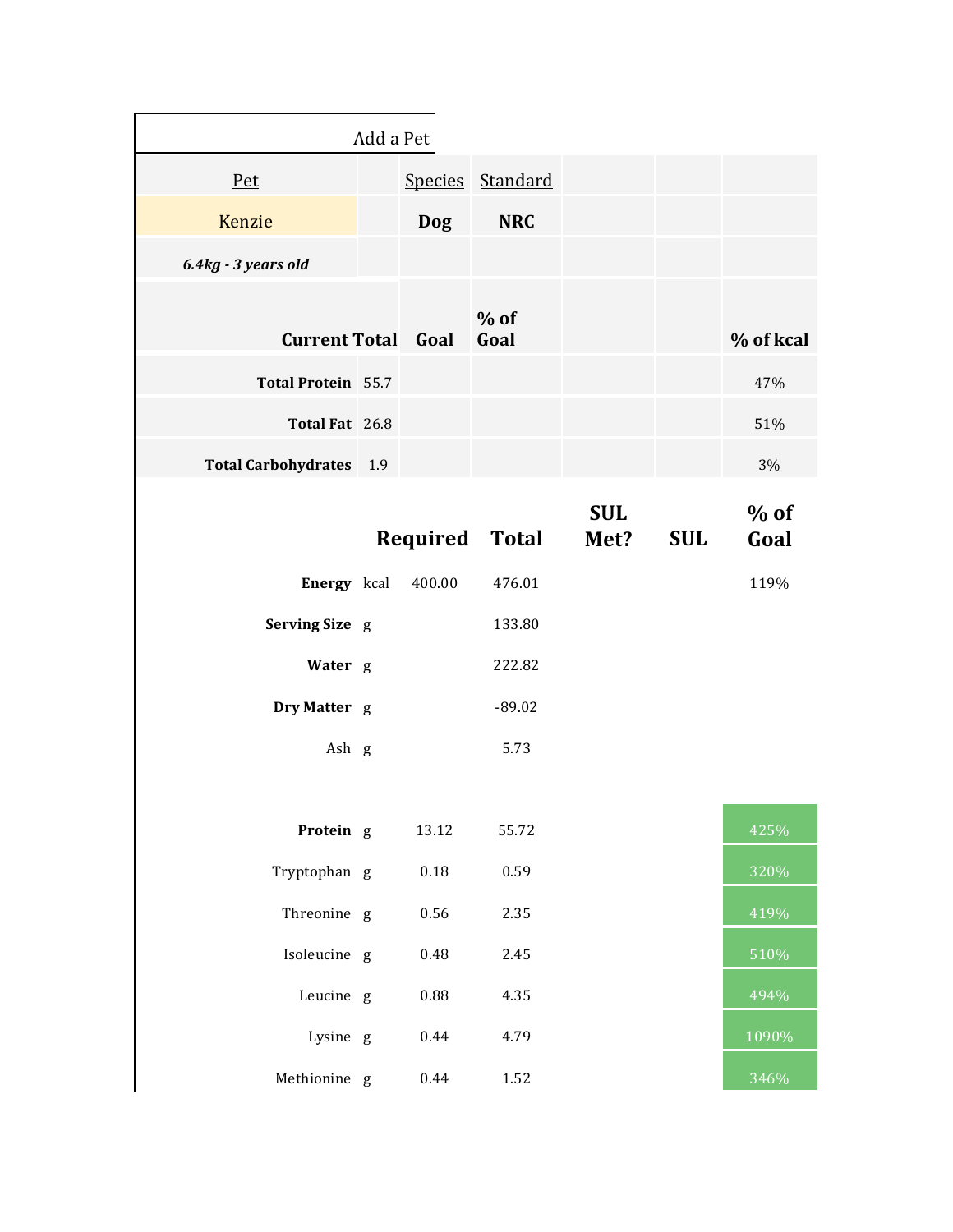| Cystine g                      |          | 0.61     |       |                          |
|--------------------------------|----------|----------|-------|--------------------------|
| Methionine and Cystine g       | 0.84     | 2.136    |       | 254%                     |
| Phenylalanine g                | 0.60     | 2.11     |       | 352%                     |
| Tyrosine g                     |          | 1.84     |       |                          |
| Phenylalanine and Tyrosine g   | 0.96     | 3.950    |       | 411%                     |
| Valine g                       | 0.64     | 2.71     |       | 423%                     |
| Arginine g                     | 0.44     | 3.35     |       | 762%                     |
| Histidine g                    | 0.25     | 1.56     |       | 630%                     |
| Alanine g                      |          | 3.24     |       |                          |
| Aspartic acid g                |          | 5.30     |       |                          |
| Glutamic acid g                |          | 7.99     |       |                          |
| Glycine g                      |          | 2.79     |       |                          |
| Proline g                      |          | 2.11     |       |                          |
| Serine g                       |          | 2.18     |       |                          |
| Hydroxyproline g               |          | $0.01\,$ |       |                          |
| Taurine mg                     |          | 0.00     |       |                          |
|                                |          |          |       | <b>Contract Contract</b> |
| Total lipid (fat) g            | $7.20\,$ | 26.76    | 43.20 | 372%                     |
| Fatty acids, total saturated g |          | 4.85     |       |                          |
| 4:00 g                         |          | $0.00\,$ |       |                          |
| $6:00$ g                       |          | $0.00\,$ |       |                          |
| 8:00 g                         |          | $0.00\,$ |       |                          |
| $10:00$ g                      |          | $0.00\,$ |       |                          |
| 12:00 g                        |          | $0.00\,$ |       |                          |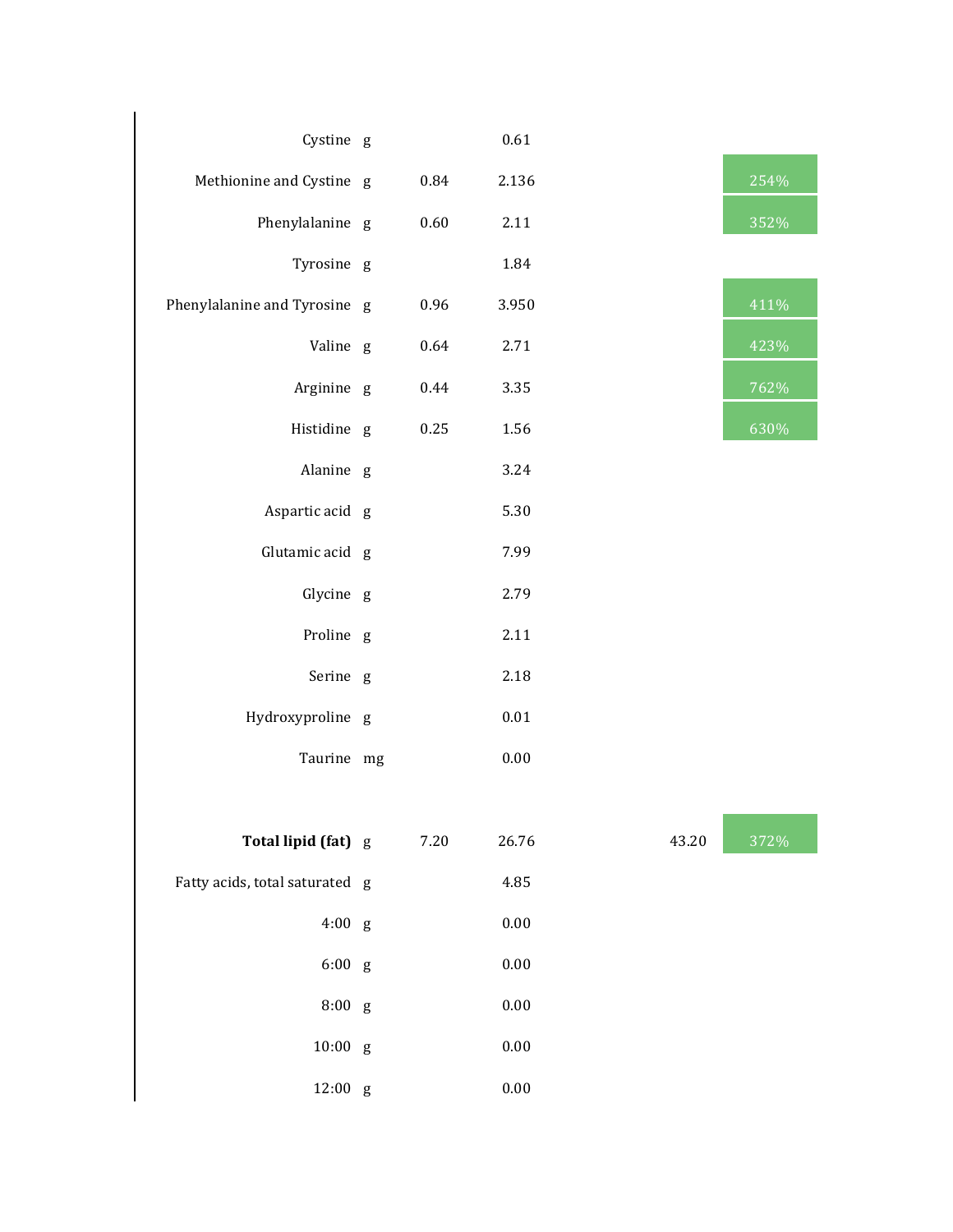| 14:00                                 | g | 0.00 |
|---------------------------------------|---|------|
| 15:00                                 | g | 0.00 |
| 16:00                                 | g | 0.00 |
| 17:00                                 | g | 0.00 |
| 18:00                                 | g | 0.00 |
| 20:00                                 | g | 0.00 |
| 22:00                                 | g | 0.00 |
| 24:00:00                              | g | 0.00 |
| Fatty acids, total<br>monounsaturated | g | 6.95 |
| 14:01                                 | g | 0.00 |
| 15:01                                 | g | 0.00 |
| 16:1 undifferentiated                 | g | 1.00 |
| 16:1c                                 | g | 0.00 |
| 16:1 t                                | g | 0.00 |
| 17:01                                 | g | 0.00 |
| 18:1 undifferentiated                 | g | 5.78 |
| 18:1c                                 | g | 0.00 |
| 18:1 t g                              |   | 0.00 |
| 20:01                                 | g | 0.00 |
| 22:1 undifferentiated                 | g | 0.00 |
| 22:1c                                 | g | 0.00 |
| 22:1t                                 | g | 0.00 |
| 24:1c                                 | g | 0.00 |
| Fatty acids, total<br>polyunsaturated | g | 3.86 |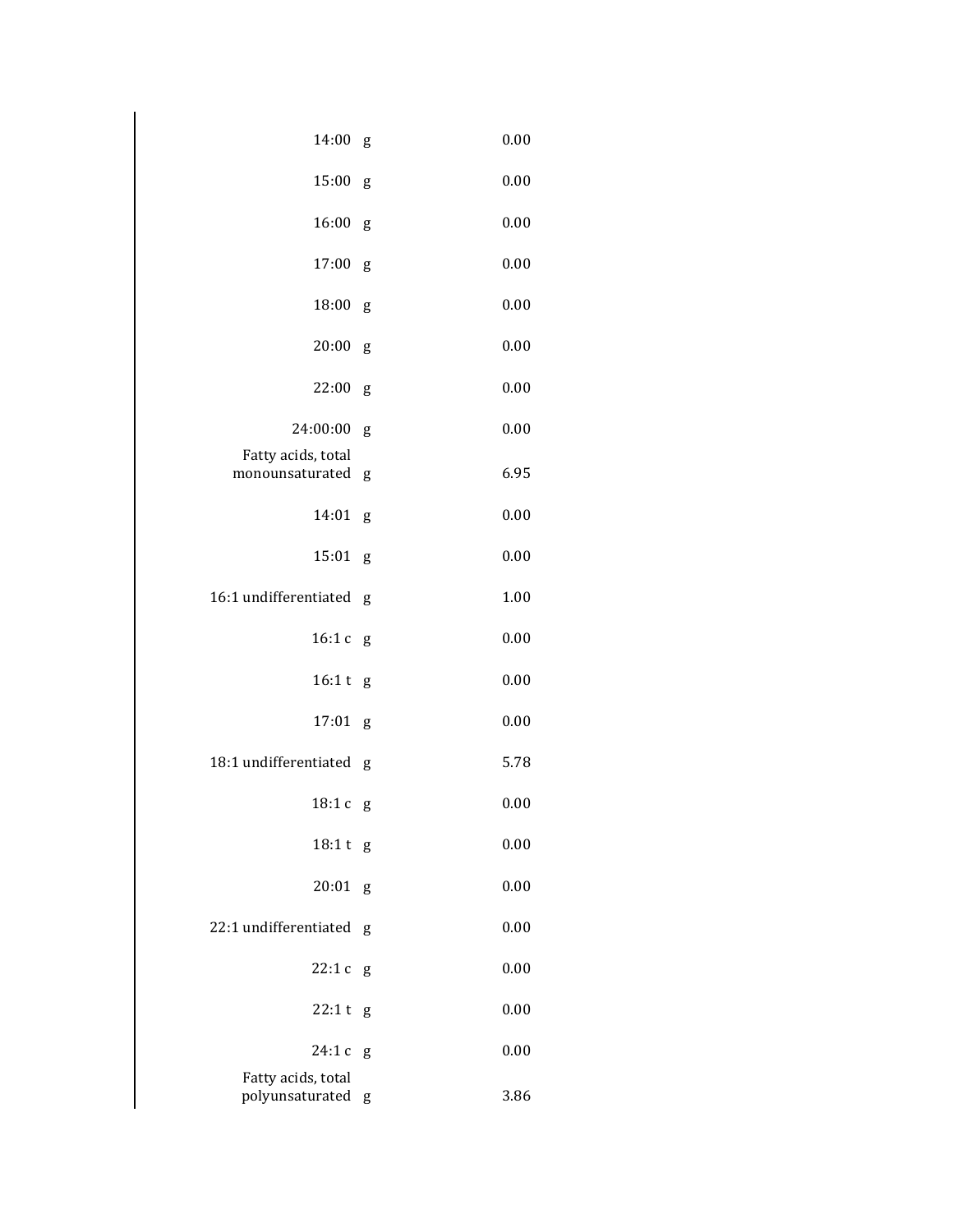| 18:2 undifferentiated g                  |      | 3.06 |      |      |
|------------------------------------------|------|------|------|------|
| 18:2 n-6 c,c g                           | 1.44 | 0.04 |      |      |
| Linoleic acid * g                        | 1.44 | 3.06 | 8.40 | 212% |
| 18:2 CLAs g                              |      | 0.00 |      |      |
| 18:2 t not further defined g             |      | 0.00 |      |      |
| 18:3 undifferentiated g                  |      | 0.17 |      |      |
| 18:3 n-3 c,c,c (ALA) g                   | 0.06 | 0.00 |      |      |
| 18:3 n-6 c,c,c g                         |      | 0.00 |      |      |
| Alpha-Linolenic Acid * g                 | 0.06 | 0.17 |      | 309% |
| 18:04 g                                  |      | 0.00 |      |      |
| 20:2 n-6 c,c g                           |      | 0.02 |      |      |
| 20:3 undifferentiated g                  |      | 0.03 |      |      |
| $20:3 n-3 g$                             |      | 0.00 |      |      |
| $20:3 n-6 g$                             |      | 0.00 |      |      |
| 20:4 undifferentiated g                  |      | 0.27 |      |      |
| $20:4 n-3 g$                             |      | 0.00 |      |      |
| $20:4 n-6 g$                             |      | 0.00 |      |      |
| Arachidonic Acid * g                     |      | 0.27 |      |      |
| 20:5 n-3 (EPA) g                         | 0.06 | 0.20 |      | 332% |
| $22:04$ g                                |      | 0.00 |      |      |
| 22:5 n-3 (DPA) g                         |      | 0.07 |      |      |
| 22:6 n-3 (DHA) g                         | 0.06 | 0.22 |      | 362% |
| Fatty acids, total trans g               |      | 0.09 |      |      |
| Fatty acids, total trans-<br>monoenoic g |      | 0.00 |      |      |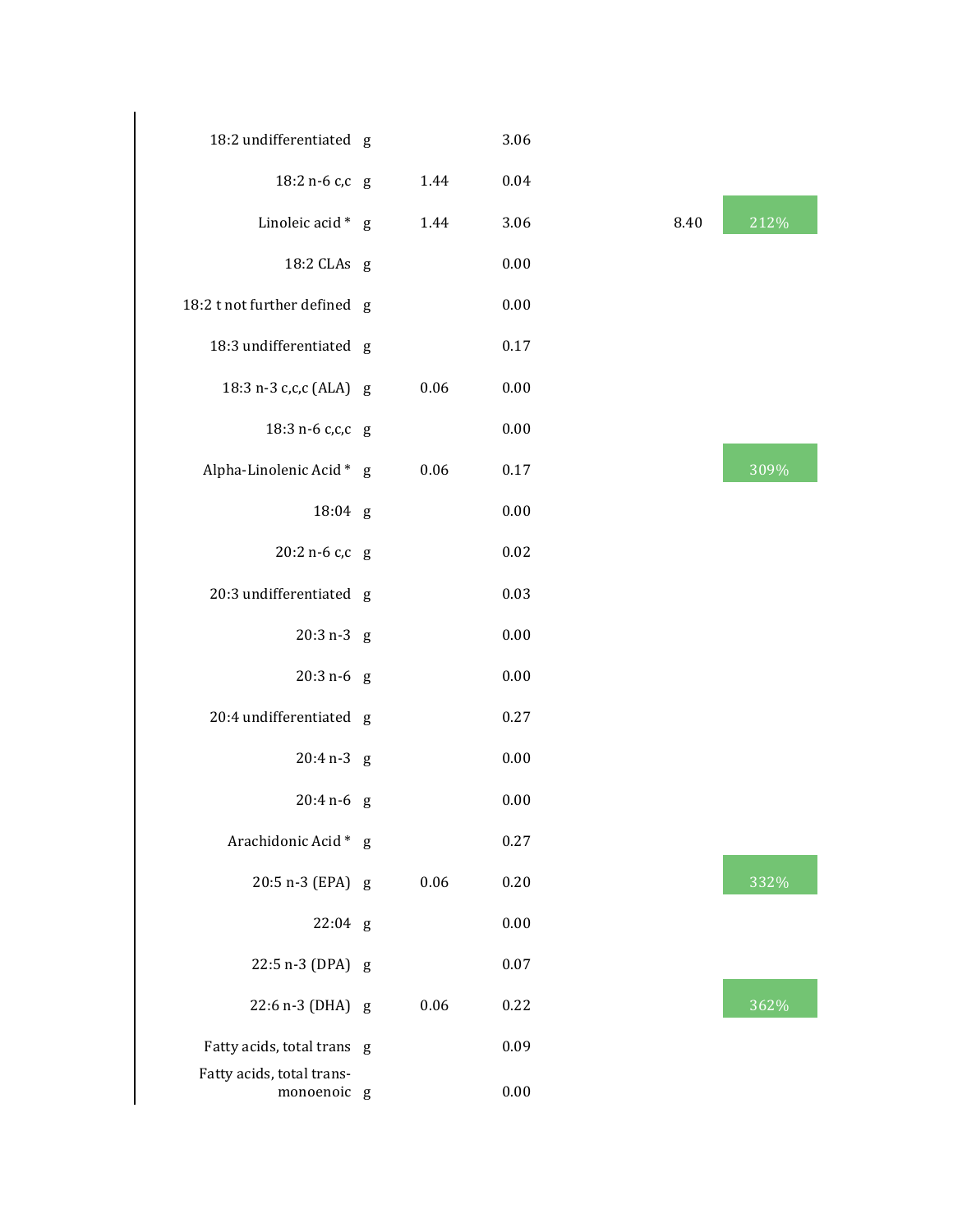| Cholesterol mg                |         | 267.47  |      |       |       |
|-------------------------------|---------|---------|------|-------|-------|
| EPA + DHA undifferentiated g  |         | 0.00    |      |       |       |
| EPA + DHA Total g             | 0.12    | 0.416   |      | 1.48  | 347%  |
| Omega 6: Omega 3              |         |         |      |       | 5.07  |
|                               |         |         |      |       |       |
| Carbohydrate, by difference g |         | 1.87    |      |       |       |
| Fiber, total dietary g        | $-0.89$ | 0.00    |      |       | #N/A  |
|                               |         |         |      |       |       |
| <b>Minerals</b>               |         |         |      |       |       |
| Calcium, Ca mg                | 520.04  | 1138.34 |      |       | 219%  |
| Iron, Fe mg                   | 4.00    | 6.40    |      |       | 160%  |
| Magnesium, Mg mg              | 78.81   | 139.95  |      |       | 178%  |
| Phosphorus, P mg              | 400.03  | 991.83  |      |       | 248%  |
| Potassium, K mg               | 560.05  | 911.17  |      |       | 163%  |
| Sodium, Na mg                 | 104.81  | 248.45  |      |       | 237%  |
| Zinc, Zn mg                   | 8.00    | 20.40   |      |       | 255%  |
| Copper, Cu mg                 | 0.80    | 1.87    |      |       | 233%  |
| Manganese, Mn mg              | 0.64    | 1.31    |      |       | 205%  |
| Selenium, Se µg               | 47.20   | 100.92  |      |       | 214%  |
| Chloride, Cl mg               | 160.01  | 0.00    |      |       | $0\%$ |
| Iodine, I µg                  | 118.41  | 225.00  |      |       | 190%  |
| Ca:P                          |         |         | 1.00 | 1.40  | 1.1   |
| Zn:Cu                         |         |         | 9.50 | 10.50 | 10.9  |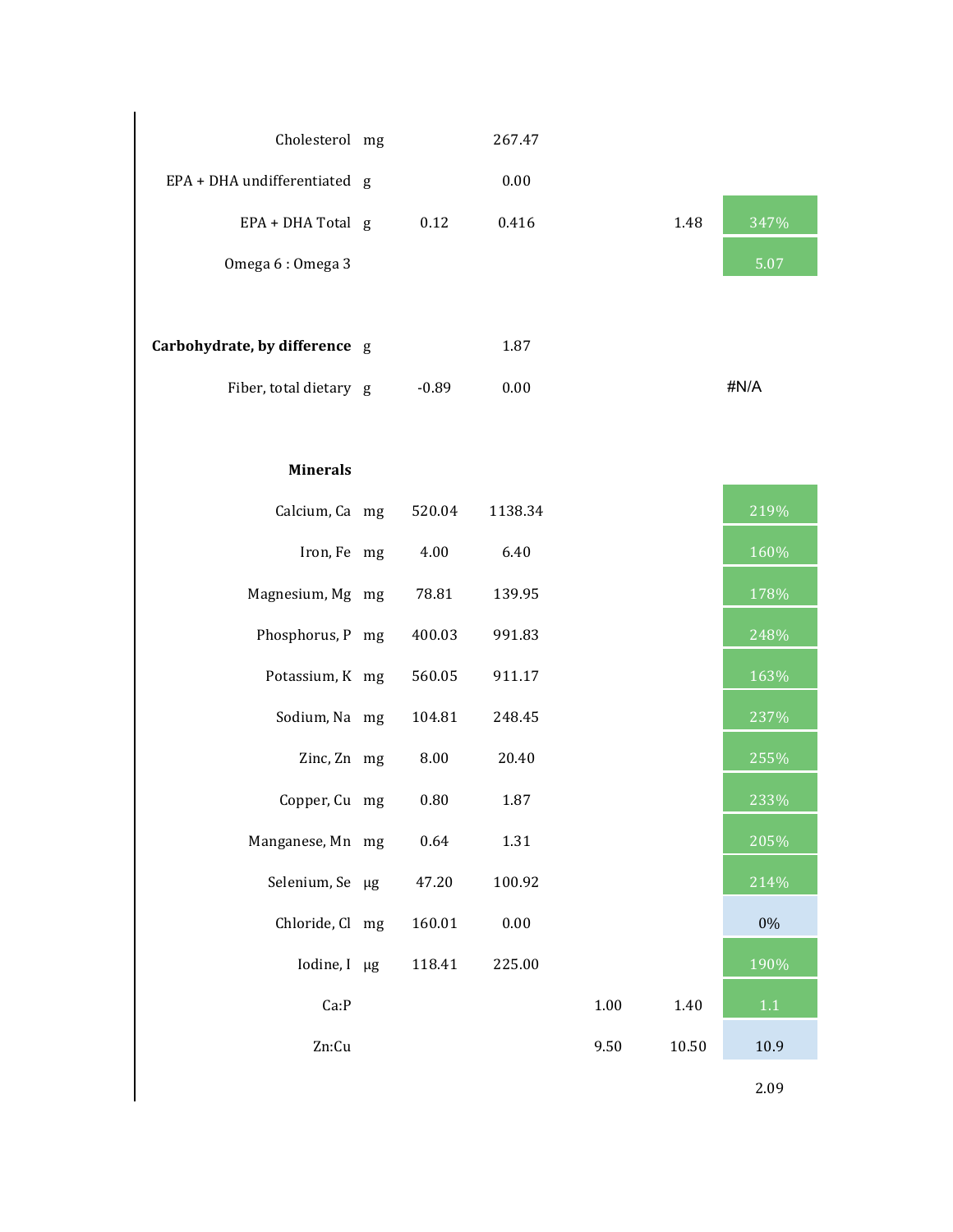## Vitamins

| Vitamin C, total ascorbic acid mg |        | 3.55   |         |      |
|-----------------------------------|--------|--------|---------|------|
| Thiamin mg                        | 0.30   | 0.75   |         | 253% |
| Riboflavin mg                     | 0.68   | 0.71   |         | 103% |
| Niacin mg                         | 2.28   | 8.99   |         | 394% |
| Pantothenic acid mg               | 1.96   | 3.37   |         | 172% |
| Vitamin B-6 mg                    | 0.20   | 0.69   |         | 351% |
| Folate, total µg                  | 35.60  | 70.77  |         | 199% |
| Choline, total mg                 | 224.02 | 91.90  |         | 41%  |
| Betaine mg                        |        | 8.64   |         |      |
| Vitamin B-12 µg                   | 4.60   | 12.68  |         | 276% |
| Retinol µg                        | 200.02 | 708.28 | 8396.69 | 354% |
| Carotene, beta µg                 |        | 30.16  |         |      |
| Carotene, alpha µg                |        | 1.43   |         |      |
| Cryptoxanthin, beta µg            |        | 1.69   |         |      |
| Lycopene µg                       |        | 0.52   |         |      |
| Lutein + zeaxanthin $\mu$ g       |        | 90.65  |         |      |
| Vitamin E (alpha-tocopherol) mg   | 30.70  | 52.54  |         | 171% |
| Tocopherol, beta mg               |        | 0.00   |         |      |
| Tocopherol, gamma mg              |        | 0.09   |         |      |
| Tocopherol, delta mg              |        | 0.00   |         |      |
| Tocotrienol, alpha mg             |        | 0.02   |         |      |
| Tocotrienol, beta mg              |        | 0.02   |         |      |



|         | 276% |
|---------|------|
| 8396.69 | 354% |